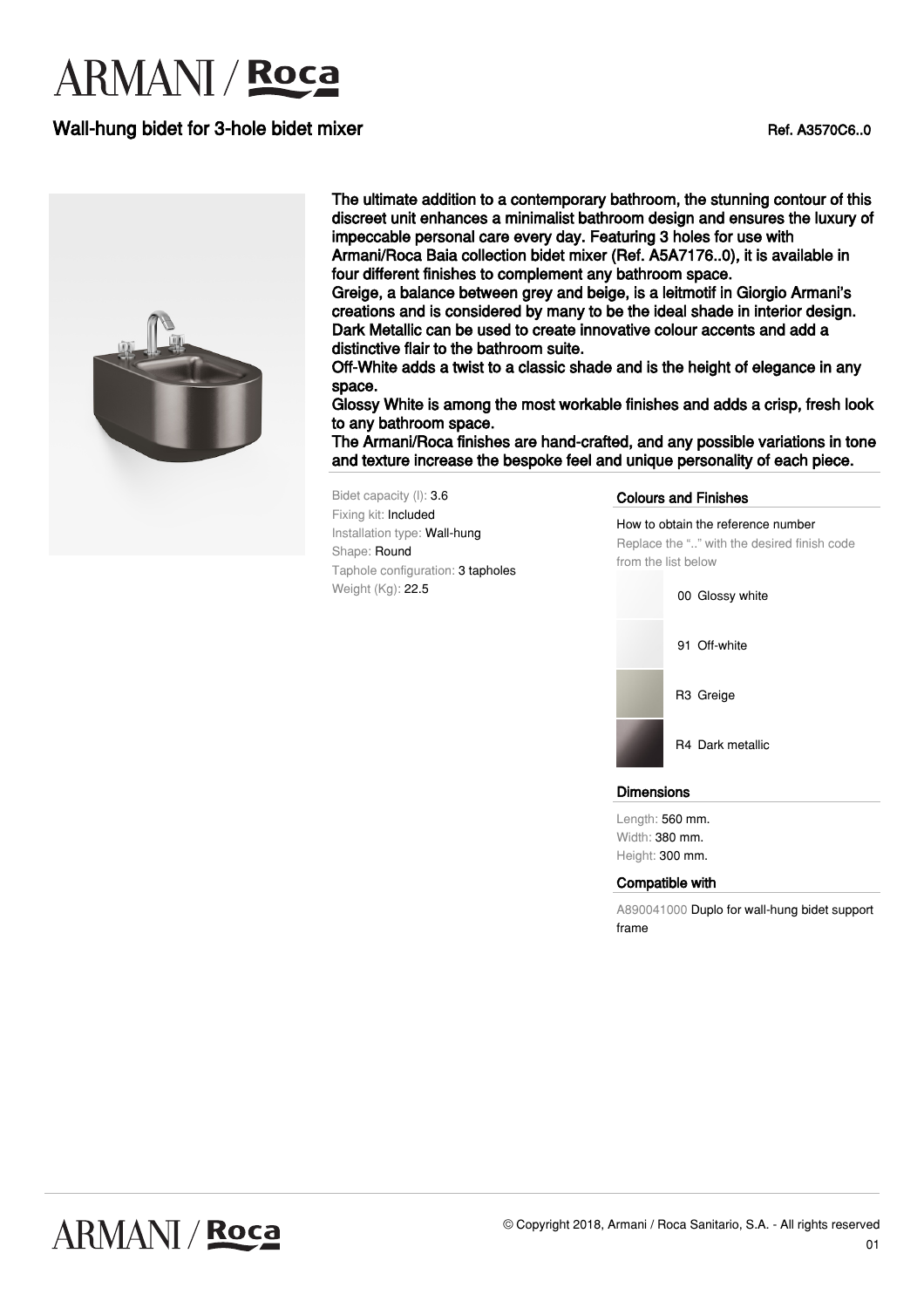

### Wall-hung bidet for 3-hole bidet mixer Ref. A3570C6..0

#### Technical drawings



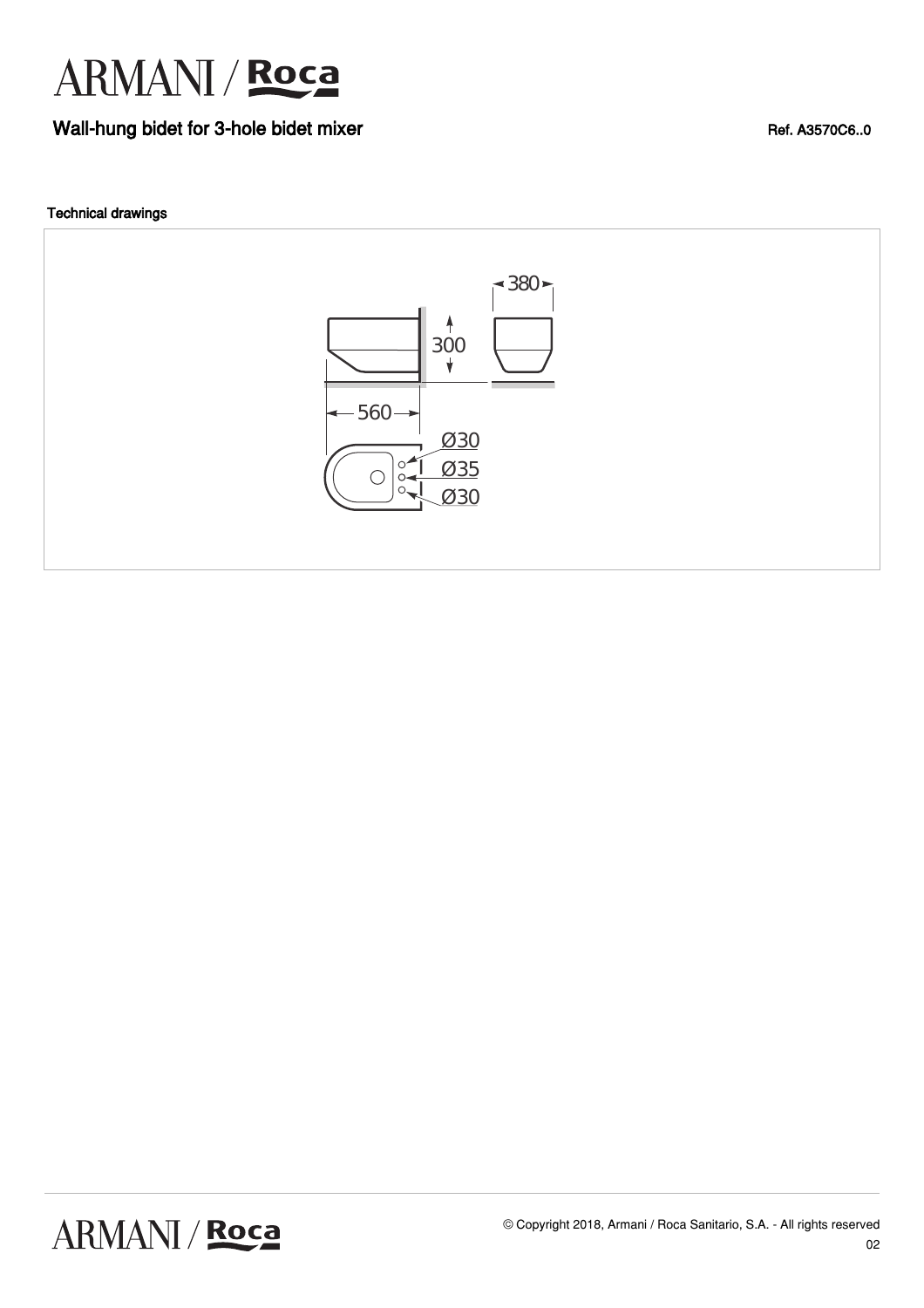

### Wall-hung bidet for 3-hole bidet mixer Ref. A3570C6..0

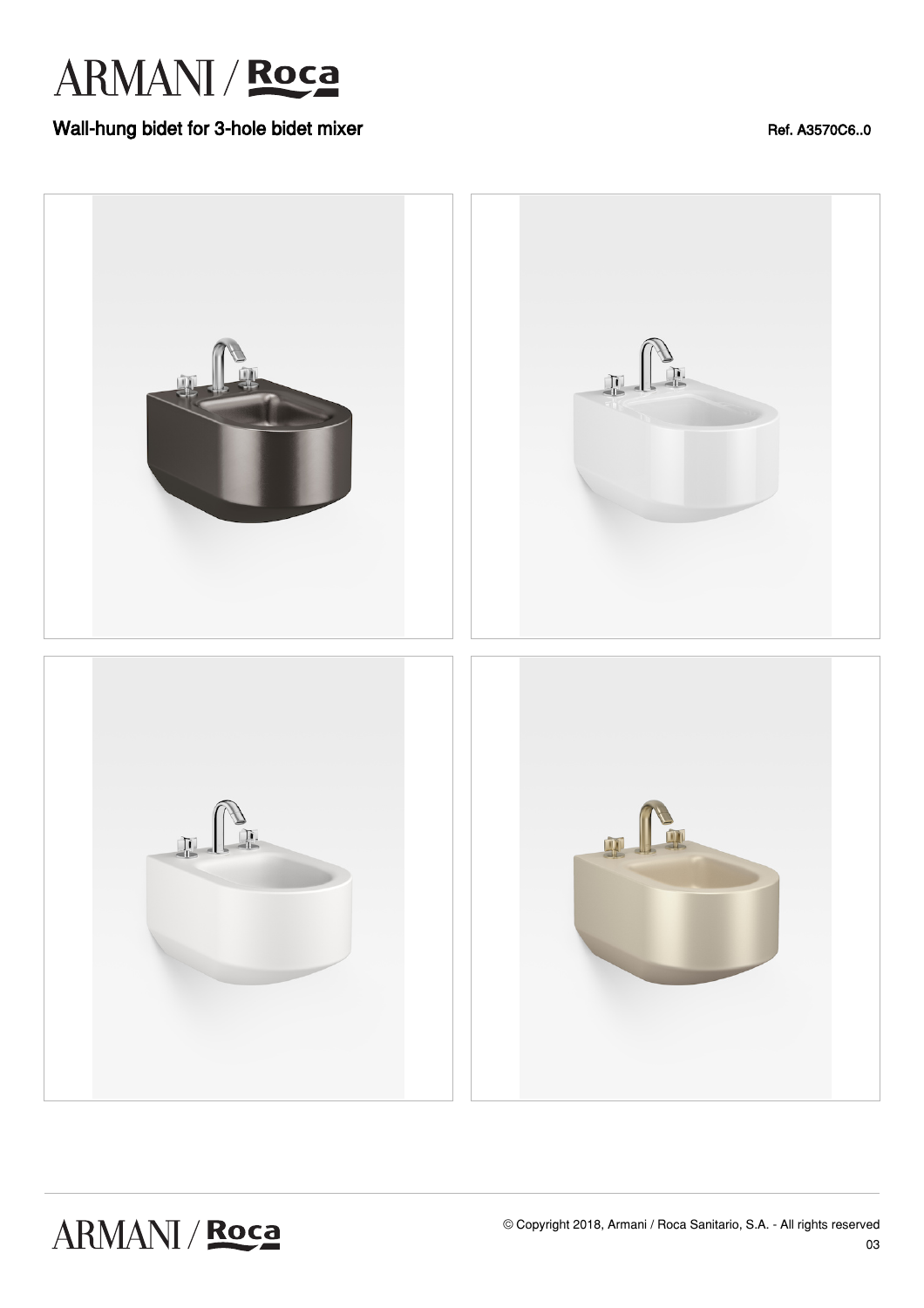### Wall-hung bidet for 3-hole bidet mixer Ref. A3570C6..0



ARMANI / Roca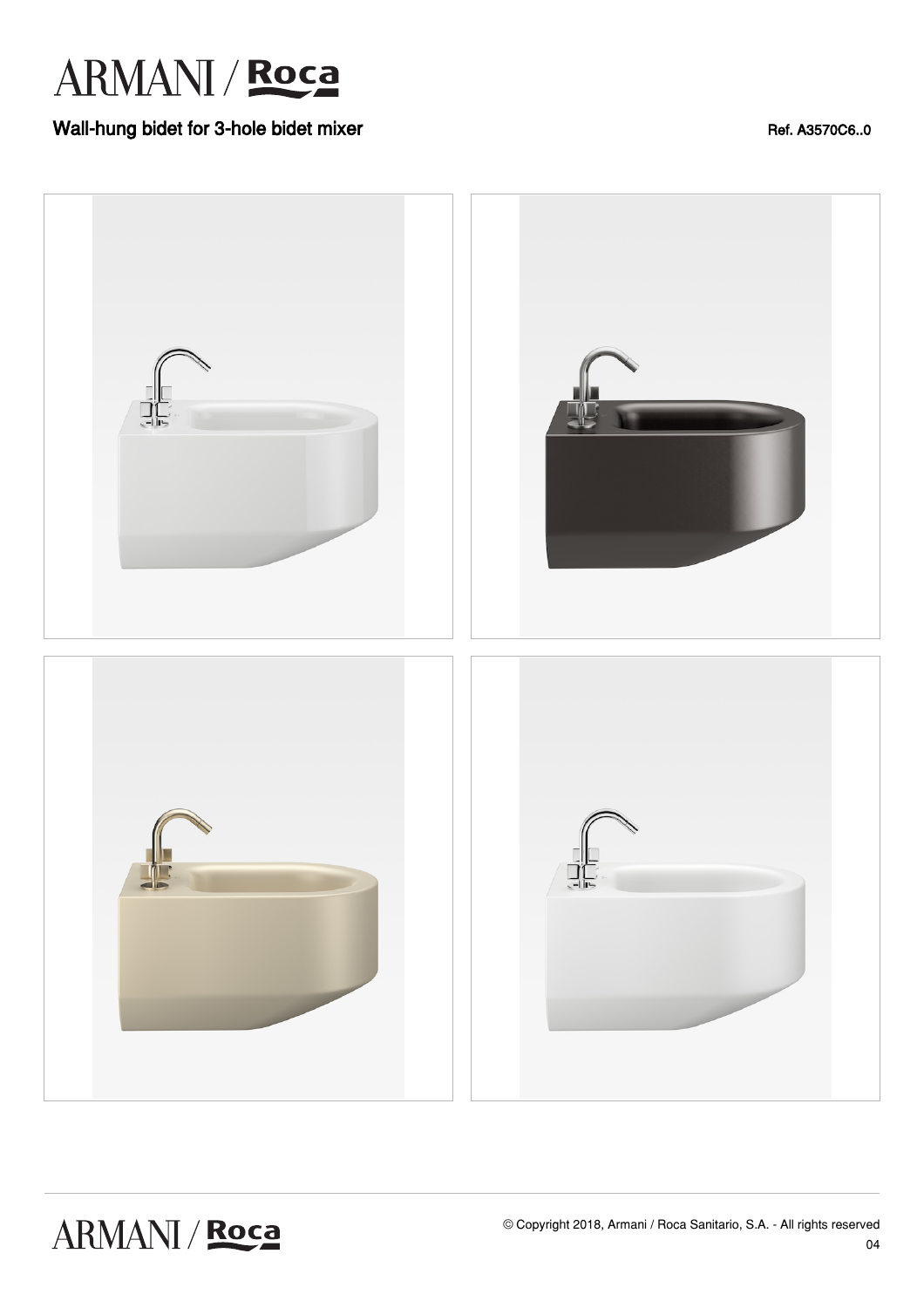### Wall-hung bidet for 3-hole bidet mixer Ref. A3570C6..0



## ARMANI / Roca